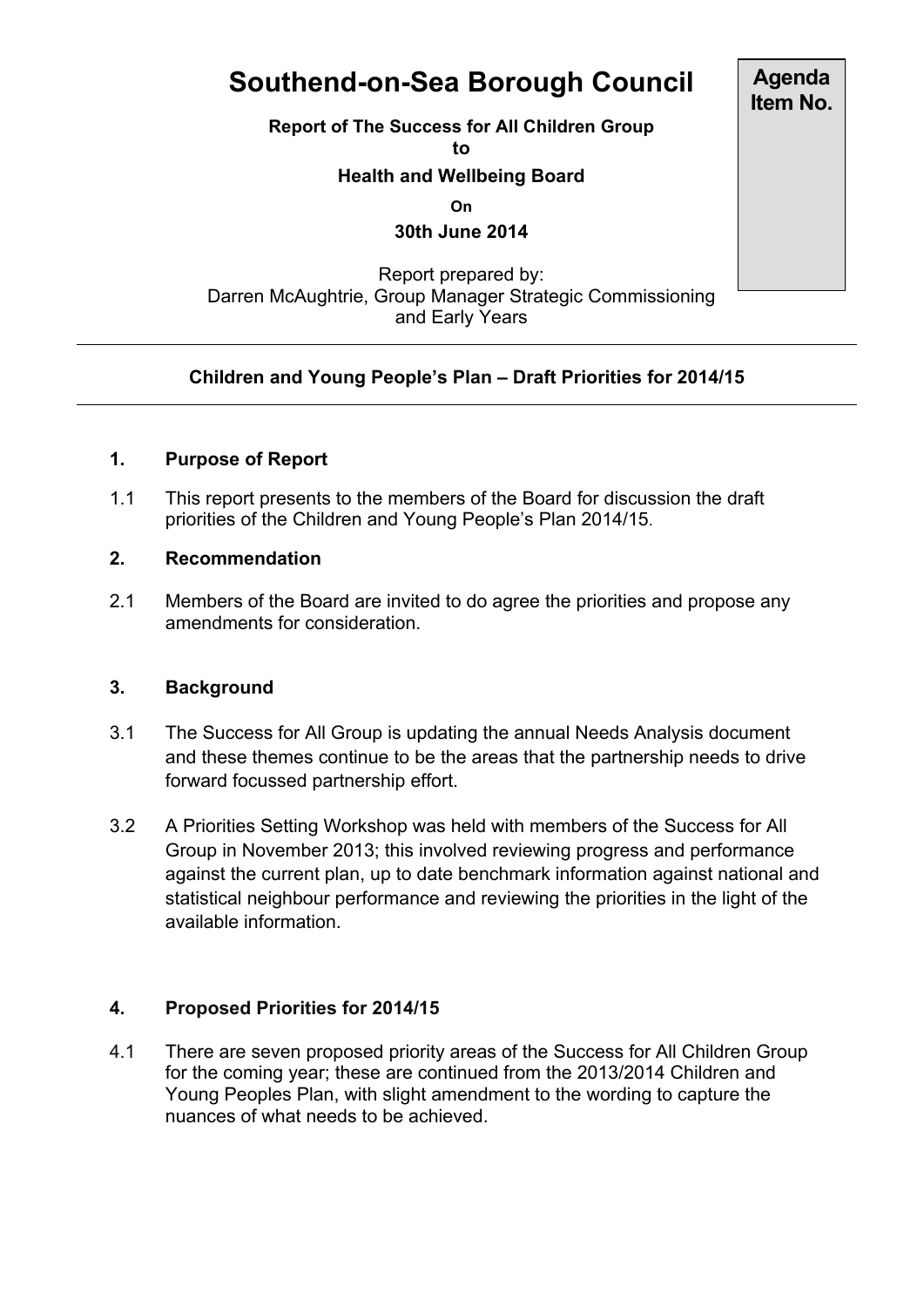- 1. Closing the divide between more advantaged and less advantaged children and families in Southend
- 2. Supporting families at the earliest opportunity to prevent their needs escalating and to help them transition through our services
- 3. Keeping children and young people safe
- 4. Supporting young people and families to live healthier lifestyles
- 5. Continuing to improve the life chances for looked after children and those on the edge of care
- 6. Supporting young people to prepare for employment
- 7. Ensuring agencies proactively seek out and respond to the views of children and young people

The priorities are set out below, along with an indication in bullet point form of the range of activity areas that need to be progressed, delivered and embedded throughout 2014/15.

The Success for All Children Group is a strategic delivery arm of the Health and Wellbeing Board. In order to demonstrate the link between the Health and Wellbeing Priorities and the Success for All Children and Young People's plan activities that link to the Health and Wellbeing Strategy's 9 ambitions are denoted by (HWBA) and the number of the priority. Corporate Priorities for Southend Borough Council are denoted with (CP).

## **Outcome focussed priorities**

1. **Closing the divide between more advantaged and less advantaged children and families in Southend**

## **Outcome focus:**

| Delivering the School Improvement outcomes of the Learning       | Ambition 1        |
|------------------------------------------------------------------|-------------------|
| <b>Together and Southend Challenge</b>                           | (HWBA)            |
| Narrowing the gap through improving achievement and              | <b>Ambition 1</b> |
| progression from Early Years Foundation Stage (EYFS) to Key      | (HWBA)            |
| Stage (KS) 4 to all (including vulnerable groups)                |                   |
| More effective use of the pupil premium grant across schools in  |                   |
| Southend with an identifiable impact on achievement and          |                   |
| attainment for low income pupils                                 |                   |
| Mitigating the impact of poverty on early years development      |                   |
| through increasing the take up of 2 year old funded nursery      |                   |
| places                                                           |                   |
| More families are prepared for the impact of welfare reform      |                   |
| (particularly UC and HB changes 1 <sup>st</sup> April 2012)      |                   |
| More targeted families feel the benefit of interventions through |                   |
| the Streets Ahead programme                                      |                   |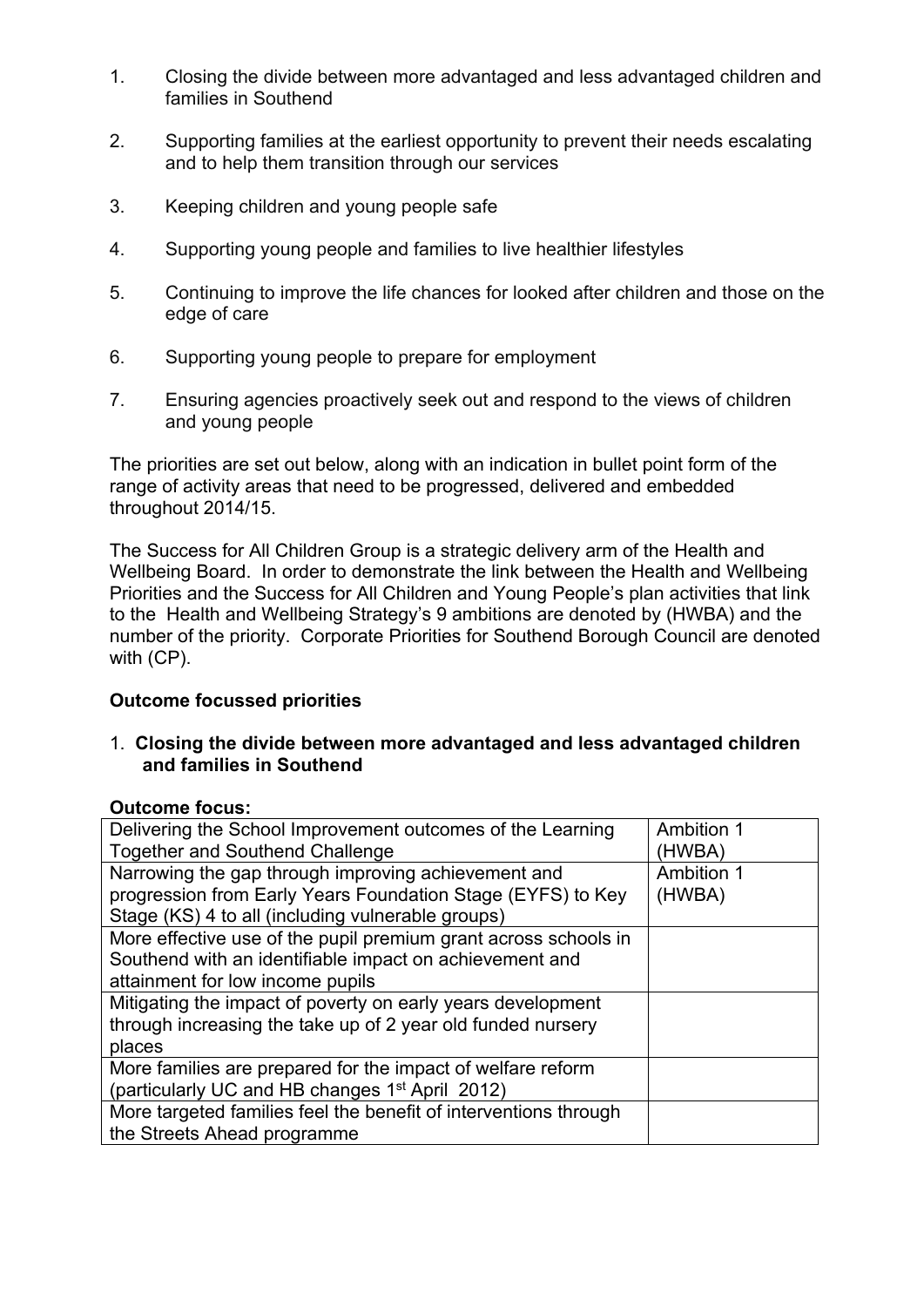# 2. **Supporting families at the earliest opportunity to prevent their needs escalating and to help them transition through our services**

## **Outcome focus:**

| GP and CCG alignment with integrated services including pre-    |           |
|-----------------------------------------------------------------|-----------|
| birth                                                           |           |
| Improving information sharing i.e CAF at early years transition |           |
| of information from settings to schools                         |           |
| Reinvigorating CAF integrated model usage                       |           |
| Earlier identification of needs                                 |           |
| Improving our understanding of CAF data in order to improve     |           |
| practice on challenging cases - performance measures similar    |           |
| to social care to performance manage progress?                  |           |
| <b>CAMHS</b>                                                    | (HWBA3)   |
| Mental wellbeing -positive emotional health and self-esteem in  | (HWB A3)  |
| children young people e.g. carers is promoted by raising        |           |
| awareness                                                       |           |
| health visitor interventions for women at risk of postnatal     | HWBA3     |
| depression and parenting programmes                             |           |
| Support given to Young Carers                                   | (HWB A 1) |
| Deliver the Maternal Early Sustained Childhood Home-Visiting    |           |
| (MESCH) programme to targeted families. (MESCH is a long-       |           |
| term home visiting programme starting in pregnancy and          |           |
| continuing to child age 2 years and it provides professional    |           |
| support to help families through the transition to parenthood)  |           |
|                                                                 |           |

# 3. **Keeping children and young people safe**

# **Outcome focus:**

| Maintaining a robust social care function             |          |
|-------------------------------------------------------|----------|
| Reducing the number of children becoming looked after | (HWB A1) |
| Reducing road traffic incidents involving children    |          |
| Improving support to young carers                     |          |
| <b>Road Safety</b>                                    |          |
| <b>Bullying</b>                                       |          |
| Domestic Abuse                                        | (HWB A4) |
|                                                       | 'CP      |
| Youth Crime and anti-social behaviour                 |          |
| Children are safeguarded by maintaining low levels of | (HWBAA)  |
| unintentional and deliberate injuries                 |          |

# 4. **Supporting young people and families to live healthier lifestyles**

# **Outcome focus:**

| Improving early year's families' health     | (HWB A2) |
|---------------------------------------------|----------|
| Improving and maintaining healthy weights   | (HWB A1) |
| Maintain the decline in teenage conceptions | (HWBA1)  |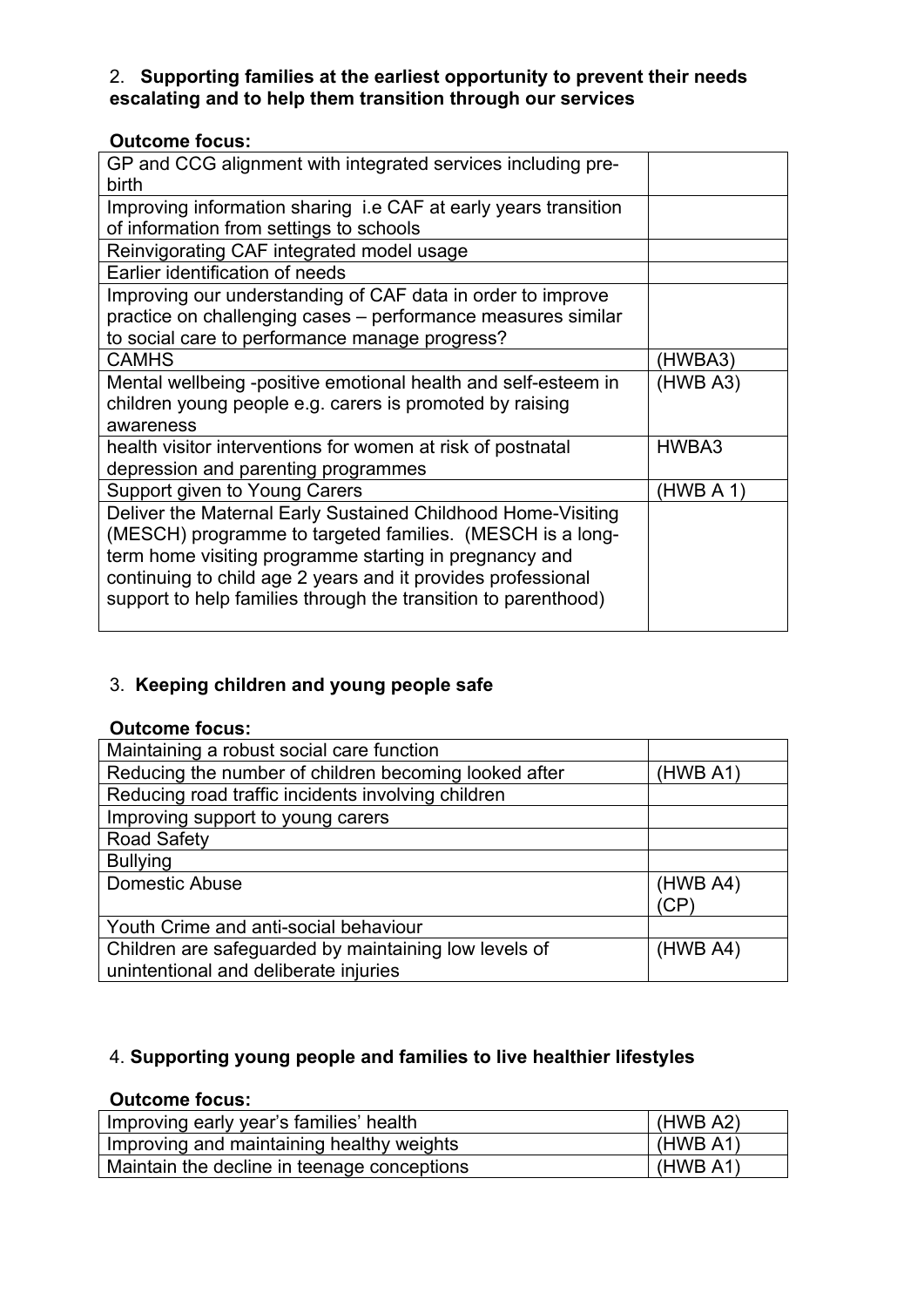| Ensuring families are able to make the most of the facilities and |          |
|-------------------------------------------------------------------|----------|
| services on offer                                                 |          |
| Buck the breastfeeding initiation and continuation trend          |          |
| An increased percentage of the eligible population attend for     | (HWB A7) |
| screening programmes                                              |          |
| an increased percentage of eligible population take up the offer  | (HWB A7) |
| of immunisations                                                  |          |
| Education for children and young people of the risks associated   | (HWB A2) |
| with the misuse of drugs and alcohol                              |          |
| Adequate treatment systems are commissioned to maximise the       | (HWB A2) |
| numbers of people making a successful recovery from addiction     |          |
| <b>Making Every Contact Count training</b>                        | (HWB A2) |

# 5. **Continuing to improve the life chances for looked after children and those on the edge of care**

#### **Outcome focus:**

| Continuing to review, monitor and improve processes with |  |
|----------------------------------------------------------|--|
| relation to referrals, s.47, CPP rate                    |  |

## 6. **Supporting young people to prepare for employment**

#### **Outcome focus:**

| Tackle absence and persistent absence                            |          |
|------------------------------------------------------------------|----------|
| Raising the participation age 14-19 education provision          |          |
| Focussing on 17-18 year old NEETS                                |          |
| Work preparation and skills matching                             |          |
| Our population are able to access opportunities that will equip  | (HWB A9) |
| them with the best opportunity to move on in their lives through |          |
| education employment and as active members of the community      |          |

#### **7. Ensuring agencies proactively seek out and respond to the views of children and young people**

#### **Outcome focus:**

| Improving the provision of training to officers and councillors on |  |
|--------------------------------------------------------------------|--|
| engaging with young people                                         |  |
| Broaden young people's involvement in appraisals across the        |  |
| partnership                                                        |  |
| Introduce a suite of online service user surveys                   |  |

# **5. Next steps**

5.1 The Success for All Children Group will present the final Needs Analysis to the Health and Wellbeing Board.